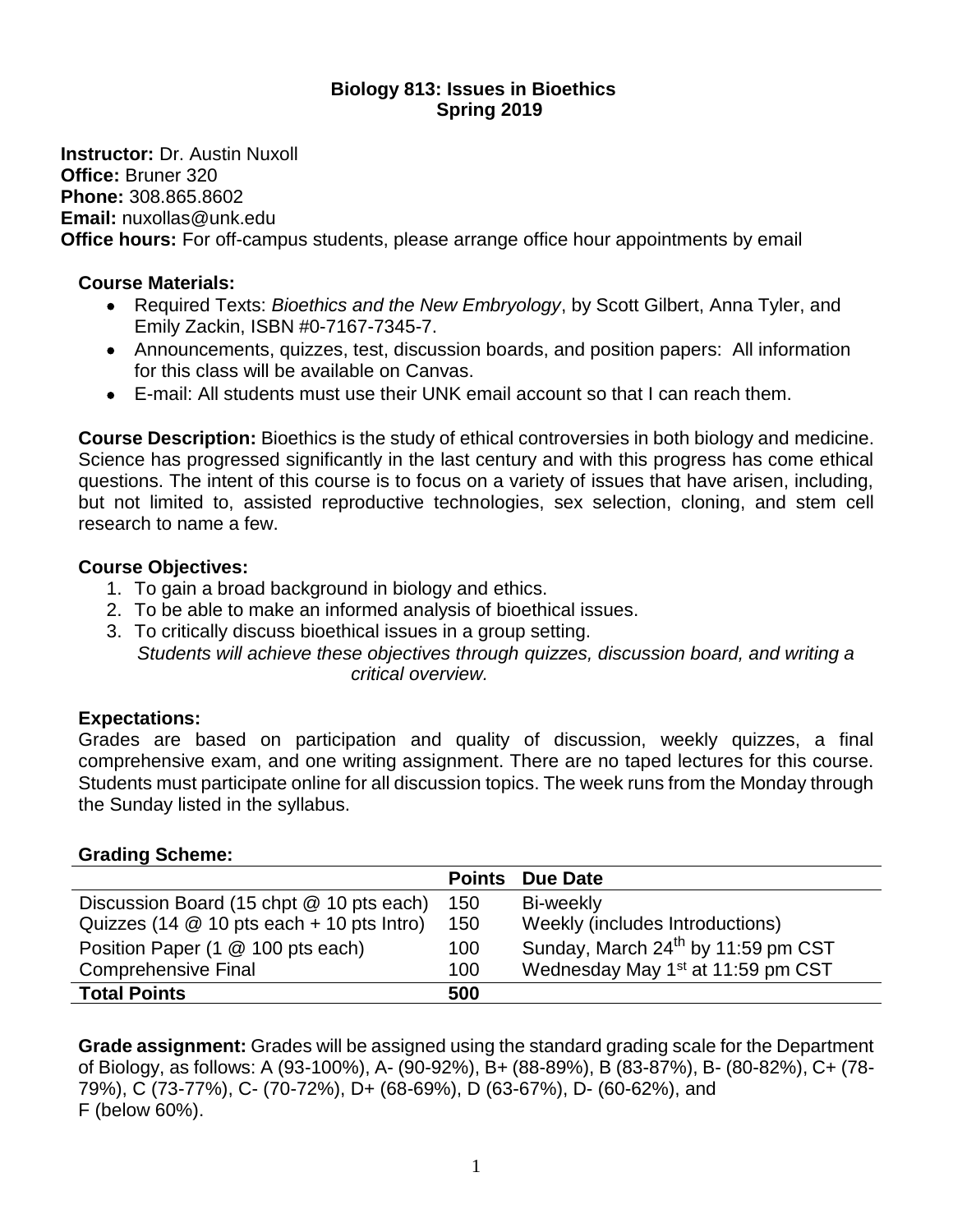**Schedule:** This class is a graduate level class, therefore I assume that all of you have had a Biology course that covered introductory material at some point in your career. Each week we will be discussing the information presented in one chapter of the book. This schedule is subject to change.

| <b>Week</b>          | <b>Chapter</b>                                                                                                                                         | Quiz                                                            |
|----------------------|--------------------------------------------------------------------------------------------------------------------------------------------------------|-----------------------------------------------------------------|
| #1<br>$1/7 - 1/13$   | Chapter 1: An Outline of Human Development                                                                                                             | Introductions                                                   |
| #2<br>$1/14 - 1/20$  | Chapter 2: Philosophical, Theological, and Scientific<br>Arguments                                                                                     | Timed quiz #1 over<br>Chapter #1                                |
| #3<br>$1/21 - 1/27$  | Chapter 3: Fertilization and Assisted Reproduction                                                                                                     | Timed quiz #2 over<br>Chapter #2                                |
| #4<br>$1/28 - 2/3$   | Chapter 4: Safety and Ethical Issues                                                                                                                   | Timed quiz #3 over<br>Chapter #3                                |
| #5<br>$2/4 - 2/10$   | Chapter 5: The Genetics of Sex Determination                                                                                                           | Timed quiz #4 over<br>Chapter #4                                |
| #6<br>$2/11 - 2/17$  | Chapter 6: Arguments For and Against Sex Selection                                                                                                     | Timed quiz #5 over<br>Chapter #5                                |
| #7<br>$2/18 - 2/24$  | Chapter 7: The Science of Cloning                                                                                                                      | Timed quiz #6 over<br>Chapter #6                                |
| #8<br>$2/25 - 3/3$   | Chapter 8: Ethics and Policies for Human Cloning                                                                                                       | Timed quiz #7 over<br>Chapter #7                                |
| #9<br>$3/4 - 3/10$   | Chapter 9: Regenerating Deficient Organs through<br><b>Stem Cells</b>                                                                                  | Timed quiz #8 over<br>Chapter #8                                |
| #10<br>$3/11 - 3/17$ | Chapter 10: Ethical Dilemmas in Stem Cell Therapy                                                                                                      | Timed quiz #9 over<br>Chapter #9                                |
| #11<br>$3/17 - 3/24$ | <b>Spring Break</b><br>Position Paper over "When does life begin" due (3/24<br>at 11:59 pm CST)                                                        | No quiz                                                         |
| #12<br>$3/25 - 3/31$ | Chapter 11: Gene Therapy                                                                                                                               | Timed quiz #10 over<br>Chapter #10                              |
| #13<br>$4/1 - 4/7$   | Should a Pregnant Woman be Punished for Exposing<br>Her Fetus to Risk?                                                                                 | Timed quiz #11 over<br>Chapter #11                              |
| #14<br>$4/8 - 4/14$  | Should There Be a Market in Body Parts?                                                                                                                | Timed quiz #12 over<br>Week #13 material                        |
| #15<br>4/15-4/21     | Should HPV Vaccination Be Mandated?                                                                                                                    | Timed quiz #13 over<br>Week #14 material                        |
| #16<br>4/22-4/28     | Healthcare: A Privilege or Right?                                                                                                                      | Timed quiz #14 over<br>Week #15 material                        |
| #17<br>$4/29 - 5/2$  | FINALS WEEK! Wrap up discussion. Class will<br>officially end at 11:59 CST Wednesday, May 1st.<br>The comprehensive test will be removed at this time. | <b>Timed on-line</b><br>comprehensive test<br>over all chapters |

**Discussion Board:** You are posting as part of a **discussion**, not just for points. Each chapter/week discussion will be scored out of 10 points for a total of 150 points. You need to post during the week and weekend. You will be graded not on the number of posts per week (two is the minimum to get a score of any type for **each** question, it does NOT guarantee you will earn all the points possible), but on the **quality** of posts. **At least one post per question** must have a peer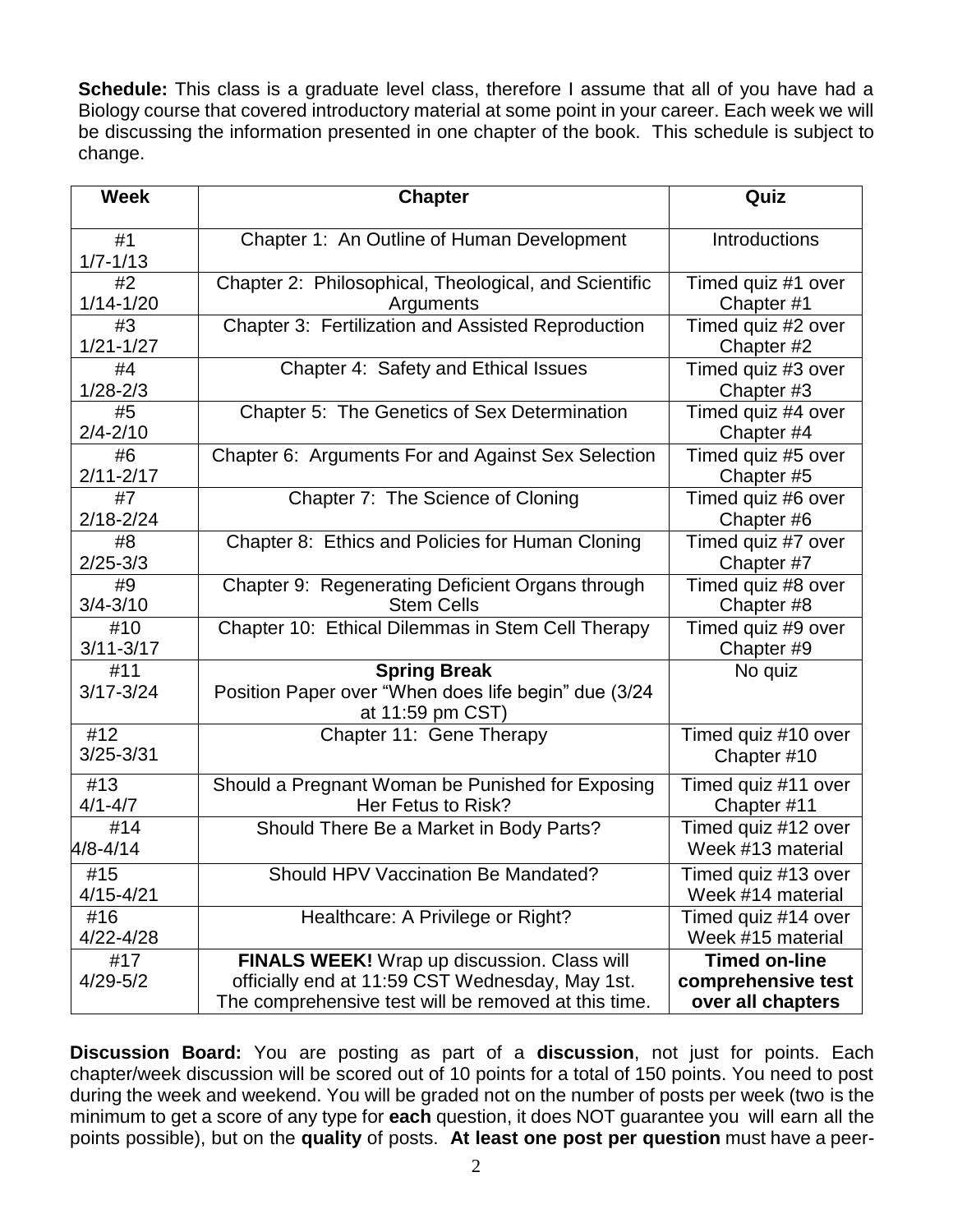reviewed **science (not ethics or bioethics)** reference attached to it. Your other post can have a Bioethics or ethics reference if you wish. This is a good practice in having an **informed** opinion. The score for your posts will be based upon critical thinking (a post rich in content and full of insight), connection with issue and real-life situations, uniqueness (new ideas and new connections), depth and detail of posts, respect for classmates, and **discussion with classmates**  (if you wait until Saturday and Sunday and are discussing with yourself or one other person, you get 0 points). As you can tell, I do not want people simply agreeing with each other or posting for points. You should be prepared to discuss the questions! The week runs from the Monday through the Sunday listed in the syllabus.

**Quizzes:** Throughout the semester, you will be given 14 timed quizzes worth 10 points each. In addition, the first week introductions will be counted as a quiz score. The quizzes will cover the book material. You will be allotted 5 minutes to answer 5 multiple choice or true/false questions. The questions will be given one at a time. You will have only one chance to answer the question and will not be allowed to go back and change answers. Therefore, make sure to answer carefully. If you run out of time while taking the quiz, you will not be given extra time. If you have a problem while taking your quiz, send me an email and I will deal with it as soon as possible. The computer displays a message that tells me what kind of problem you had, whether you took too much time or there was a computer problem. Everyone is expected to take all of the quizzes. The dates for the quizzes are listed on the schedule and will be made available at 8:00 am CST on Monday. You have until 11:59 pm CST on Sunday of the week listed to take the quiz. For example, the first quiz will be put on blackboard at 8:00 am CST on Monday, January 15<sup>th</sup> and you have until 11:59 pm CST Sunday, January 21<sup>st</sup> to take the quiz. **THE DEADLINE IS FINAL!** The purpose of these quizzes is to make sure that you are keeping up with the course material.

**Position Paper:** Students will have one formal writing assignment, which is a position paper on "When does life begin". Specific details on this writing assignment will be provided for you. The report is due on the date listed on the next page and should be submitted to Blackboard using the "Position Paper" link under "Assignments". **The day and time the final report is due is not negotiable.** For every day the report is late, your grade will be dropped one letter grade. FYI, late day grading starts at 12:01 AM CST on March 25<sup>th</sup> (i.e., as of this time, your paper is already a day late, even though it is only one minute late). Yes, you can hand these in early. The Safe Assignment tool will be set up so that you can plagiarism check your paper before handing it in. **You must do this writing assignment to receive full credit or you automatically fail the course and receive a letter grade of an "F".**

**Final Exam:** There is only one exam given and it is a comprehensive exam over the entire semester. The material on the exam will cover the book material. The exam will be composed of multiple choice or true/false questions and is taken on-line. You will be given 80 minutes to answer 50 questions. Everyone is expected to take the exam. **You must take the exam to receive full credit. If you miss the exam, you will automatically fail and receive a letter grade of an "F".**

# UNK Library

The library is a good resource when looking for articles that may not be available online. The following links are especially usefully to distance students. <http://library.unk.edu/services/distance.php>

<http://library.unk.edu/services/illdd.php>

If you have specific questions about Interlibrary loan contact Sheryl Heidenreich at